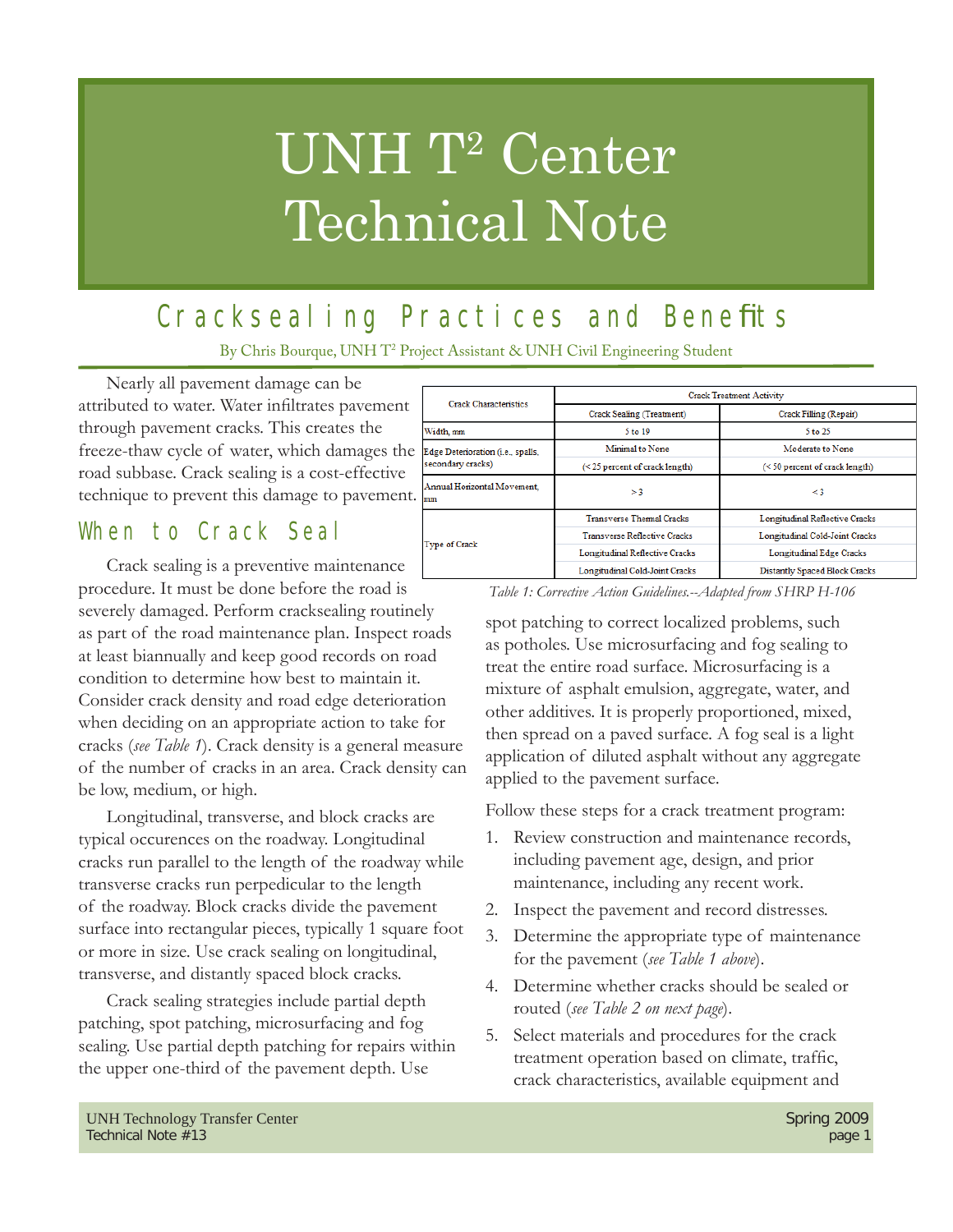| <b>Crack Characteristics</b>                                     | <b>Crack Treatment Activity</b>       |                                       |  |
|------------------------------------------------------------------|---------------------------------------|---------------------------------------|--|
|                                                                  | Crack Sealing                         | Routing                               |  |
| Width, inches                                                    | $1/5$ (0.2) to 3/4 (0.75)             | $1/5$ (0.2) to 1.0                    |  |
| <b>Edge Deterioration</b><br>(i.e., spalls, secondary<br>cracks) | Minimal to None                       | Moderate to None                      |  |
|                                                                  | $\approx$ 25 percent of crack length) | $(< 50$ percent of crack length)      |  |
| Annual Horizontal<br>Movement, inches                            | >1/10                                 | < 1/10                                |  |
| <b>Type of Crack</b>                                             | <b>Transverse Thermal Cracks</b>      | <b>Longitudinal Reflective Cracks</b> |  |
|                                                                  | <b>Transverse Reflective Cracks</b>   | Longitudinal Cold-Joint Cracks        |  |
|                                                                  | <b>Longitudinal Reflective Cracks</b> | Longitudinal Edge Cracks              |  |
|                                                                  | Longitudinal Cold-Joint Cracks        | <b>Distantly Spaced Block Cracks</b>  |  |

*Table 2: Criteria for Selecting Sealing or Routing Procedure. --Adapted from FHWA Report No. FHWA-RD-99-147 Materials and Procedures for Sealing and Filling Cracks in Asphalt-Surfaced Pavements Manual of Practice.*

manpower, cost, and performance.

- 6. Acquire material and equipment.
- 7. Conduct and inspect the crack treatment operation.
- 8. Periodically evaluate treatment performance.

#### When NOT to Crack Seal

Crack sealing will not be effective on a road with significant damage. It will be difficult to fully seal the road and water infiltration is then likely. Also cracksealing is sometimes aesthetically displeasing (*see Figure 1*).

High density cracks, such as alligator and block cracking, are not good candidates for cracksealing (*see Table 1*). Alligator cracking is a grouping of cracks that form a pattern which resembles an alligator's back, and is usually a higher density than block cracks.

Do not use cracksealing to fill potholes. Instead, consider a complete surface treatment, rehabilitation, or reconstruction of the road.

#### Crack Sealing Materials

The three primary sealant materials used for crack sealing are cold-applied, hot-applied, and chemically-cured thermosetting materials. Variations of each material can be created. The most common variations are:

1. Cold-applied thermoplastic bituminous

materials:

- a. Liquid asphalt (emulsion)
- b. Polymer-modified liquid asphalt
- 2. Hot-applied thermoplastic bituminous materials:
	- a. Asphalt cement
	- b. Fiberized asphalt
	- c. Asphalt rubber
	- d. Rubberized asphalt
	- e. Low-modulus rubberized asphalt
- 3. Chemically cured thermosetting materials:
	- a. Self-leveling silicone

 The most commonly used materials for crack sealing are hot applied sealants. Hot applied sealants are usually asphalt cements (sometimes modified



*Figure 1: Crack sealing performed on alligator cracking. An alternate solution should have been used on this road.*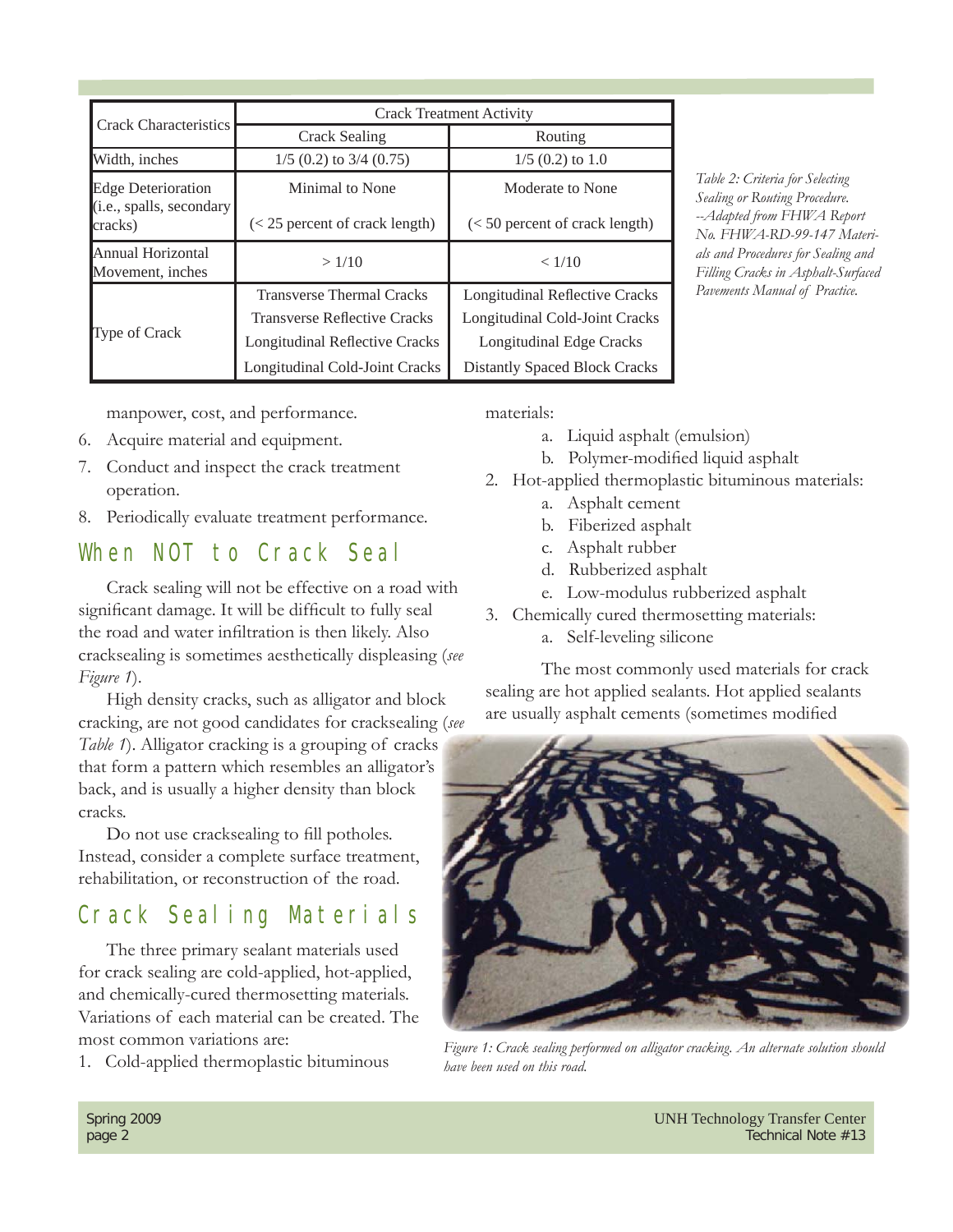with rubber), which are heated to around 350 to 375 degrees F. When the sealant is applied, the material cools and the thermoplastics harden. Hot applied sealants typically last three to five years.

Cold applied sealants are also commonly used. Cold applied sealants are usually emulsified asphalt. When the sealant is applied, water evaporates from the material causing the emulsifying agent to harden. Cold applied sealants typically last one to two years.

Two advantages to using cold applied sealants are:

- 1. They do not require heating for application. This makes application easier and safer.
- 2. They may be applied in times of high humidity.

Consider performance, characteristics, and cost when choosing material. Select a sealant with high durability and flexibility for roads with high traffic volumes. Use a highly elastic material for roads with wide cracks.

Specify hot-applied sealants that meet ASTM D5078 (*Crack Filler, Hot-Applied, for Asphalt Concrete and Portland Cement Concrete Pavements*), ASTM D6690 (*Joint and Crack Sealants, Hot Applied, for Concrete and Asphalt Pavements*), Federal Specification SS-S-1401, or specifications required by the NHDOT.

Specify sealants to meet ASTM D5893 (*siliconebased sealants*), or ASTM D7116 (*jet fuel resistant sealants*) for concrete pavements when appropriate. *Visit the ASTM website for more information: www.ASTM.org.*

Asphalt cutback materials and mineral-filled asphalts are not typically used. Asphalt cutbacks are harmful to the environment and are banned in many areas and mineral fillers (stone, lime, fly ash) are expensive.

#### Crack Sealing Procedure

Seal cracks in moderately cool temperatures to minimize movement in the sealant material. Thermal expansion of asphalt causes cracks to be tightest in hot temperatures and widest in cold temperatures. Spring and fall are usually ideal times to crackseal with temperatures between 45 and 65 degrees F.

Seal cracks in three steps:

- 1. Clean and dry the crack using a hot-air lance or a high pressure air hose. Ensure the crack surface is free of dirt and water or the sealant will not stick to the surface. Be careful not to burn the pavement when using a hot-air lance.
- 2. Fill cracks immediately with sealant after they are clean and dry to stop condensation or debris from entering the crack. Follow the manufacturer's and agency's guidelines on sealant installation.
- 3. Use a squeegee to remove excess sealant and to create an overband around the crack. An overband is a strip of sealant material centered over the surface of a crack. This protects the pavement surrounding the crack from damage. Do not form a wide overband, especially on longitudinal cracks. Sealant overbands form a surface that is much more slick than pavement and it creates a slipping hazard, especially to motorcycles.
- 4. Reroute traffic around the treated area until the sealant is completely dry. Protect the material with a light cover of sand, toilet paper, or sawdust if traffic must be allowed to pass over the treated area.

### Crack Routing

Crack routing is an effective way to improve the quality of crack seals. Routing is cutting a rectangular section at the crack surface to provide a reservoir to place the sealant in.

To rout a crack, cut a block into the pavement centered over the crack using a pavement saw or router. Use a sharp blade to minimize spalling (cracking, breaking, chipping, or fraying of the pavement surface within 2 feet of a joint or crack). Fill the reservoir and crack with sealant by following the same procedure as regular crack sealing.

Routing will protect the crackseal since the reservoir is below the paved surface and not easily